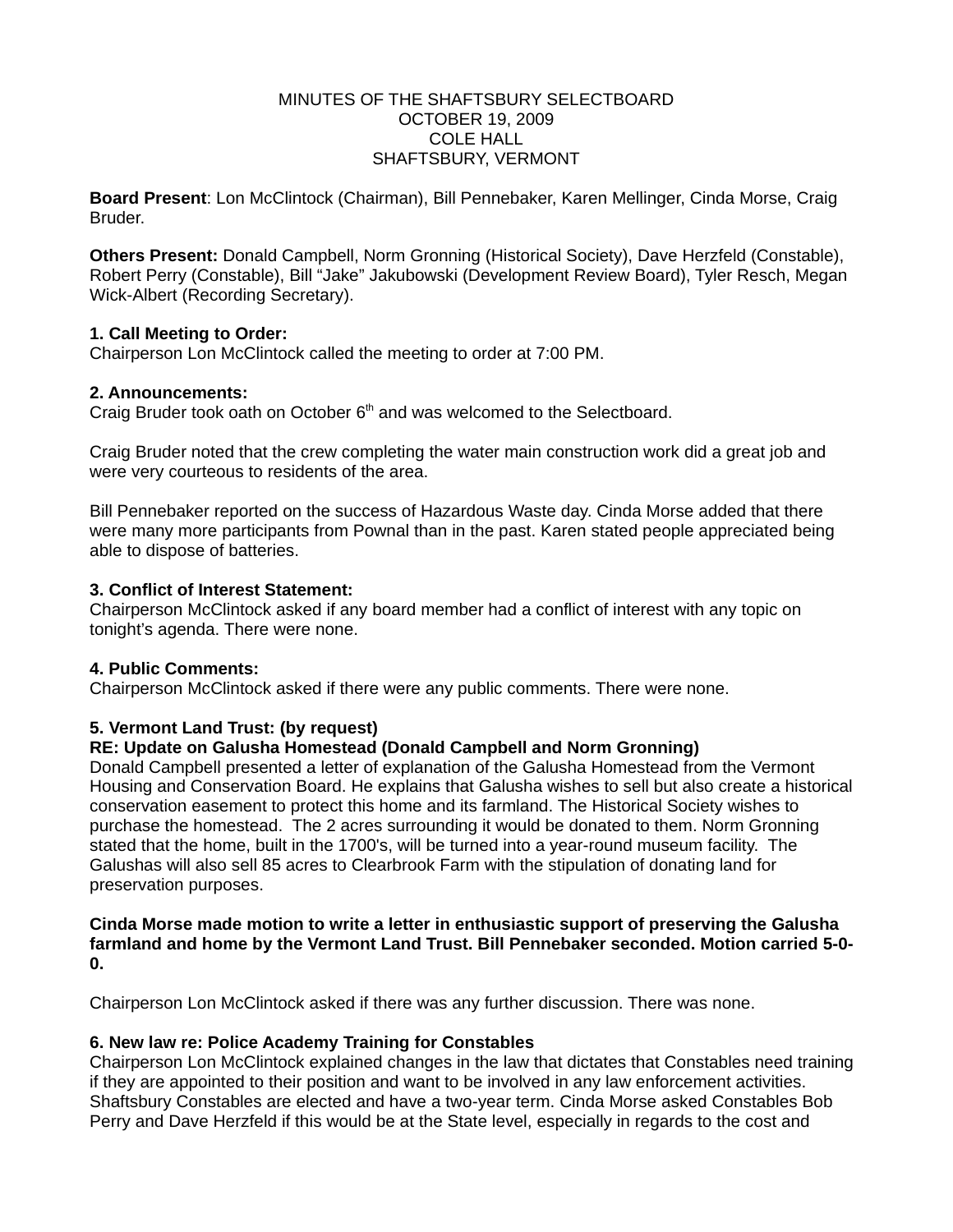relevance of training. 58 hours of training is required, gun proficiency and 60 hours of supervision. This is followed by a one-year probationary period. Karen Mellinger asked what duties the Constable's positions would entail. Lon McClintock stated that voters can restrict the role and term of the Constable. Karen Mellinger added that the Selectboard has exercised the authority to appoint them to a 2 year position in the past. Dave Herzfeld stated that they spoke with a Lieutenant at the Shaftsbury State Barracks, and it was expressed that the State Police definitely needed their help. Cinda Morse stated that training expense would become a more serious part of the budget in the future. Bob Perry and Dave Herzfeld reiterated the fact that law enforcement training would help clarify their responsibilities when they respond to certain situations. Lon McClintock stated Chad Schmidt and the two Constables will attend the November 2<sup>nd</sup> Selectboard meeting. He also suggested the Constables define what their role and term length should be and get citizen feedback about any proposed changes.

# **7. Unlicensed Dog Reports:**

Chairperson Lon McClintock called attention to the Unlicensed Dog Report. **Cinda Morse motioned to forward the list of Unlicensed Dog Report to the Animal Control Officer for issuance of citations. Bill Pennebaker seconded. Motion carried 5-0-0.** Chairperson Lon McClintock asked if there was any further discussion. There was none.

## **8. Broadband Services-report by Bill Pennebaker:**

Bill Pennebaker described the effort to enable broadband access throughout Shaftsbury, most especially in remote areas where residents cannot currently subscribe to a provider due to lack of infrastructure. An online survey was conducted to see what services people can get, what the takerate would be for those who don't have cable or DSL, and what a generally acceptable monthly rate would be to get cable to those places. There were 124 respondents to the survey. Bill Pennebaker explained the poll results. He also brought to light options of obtaining funding for costs through grants, taxes, donations and/or Comcast's direct help. Cinda Morse asked what percentage of citizens who don't have cable capabilities replied and supported this idea. Bill Pennebaker said he estimates about 20% and would like to see more responses to get a better idea of citizen opinions.

Jake Jakubowski suggested announcing the location of the survey on the Town of Shaftsbury website. Karen Mellinger stated the survey should be pushed in the areas where there have not been responses, potentially by door-to-door surveying.

Tyler Resch asked how it would be possible to approve a tax for this. Lon McClintock replied that the details are still being looked at. Tyler Resch then added that there is cell phone service in many remote areas, so there should be internet service as well. Karen Mellinger and Bill Pennebaker reiterated that there are many areas where there is no reception, which is another issue that needs to be worked on. Bill Pennebaker stated wireless could be an option, but the various mountain ranges make it hard to obtain universal coverage. Chairperson Lon McClintock asked if there was any further discussion. There was none.

# **9. Liquor License- Bennington College Restaurant:**

Chairperson Lon McClintock explained the application for a liquor license at a Bennington College event. **Karen Mellinger made motion to approve the Liquor License. Cinda Morse seconded. Motion carried 5-0-0.**

## **10. Proposed Ordinance Regulating Access to Town Highways:**

Jake Jakubowski stated that his greatest concern is Section 4.C which states that a landowner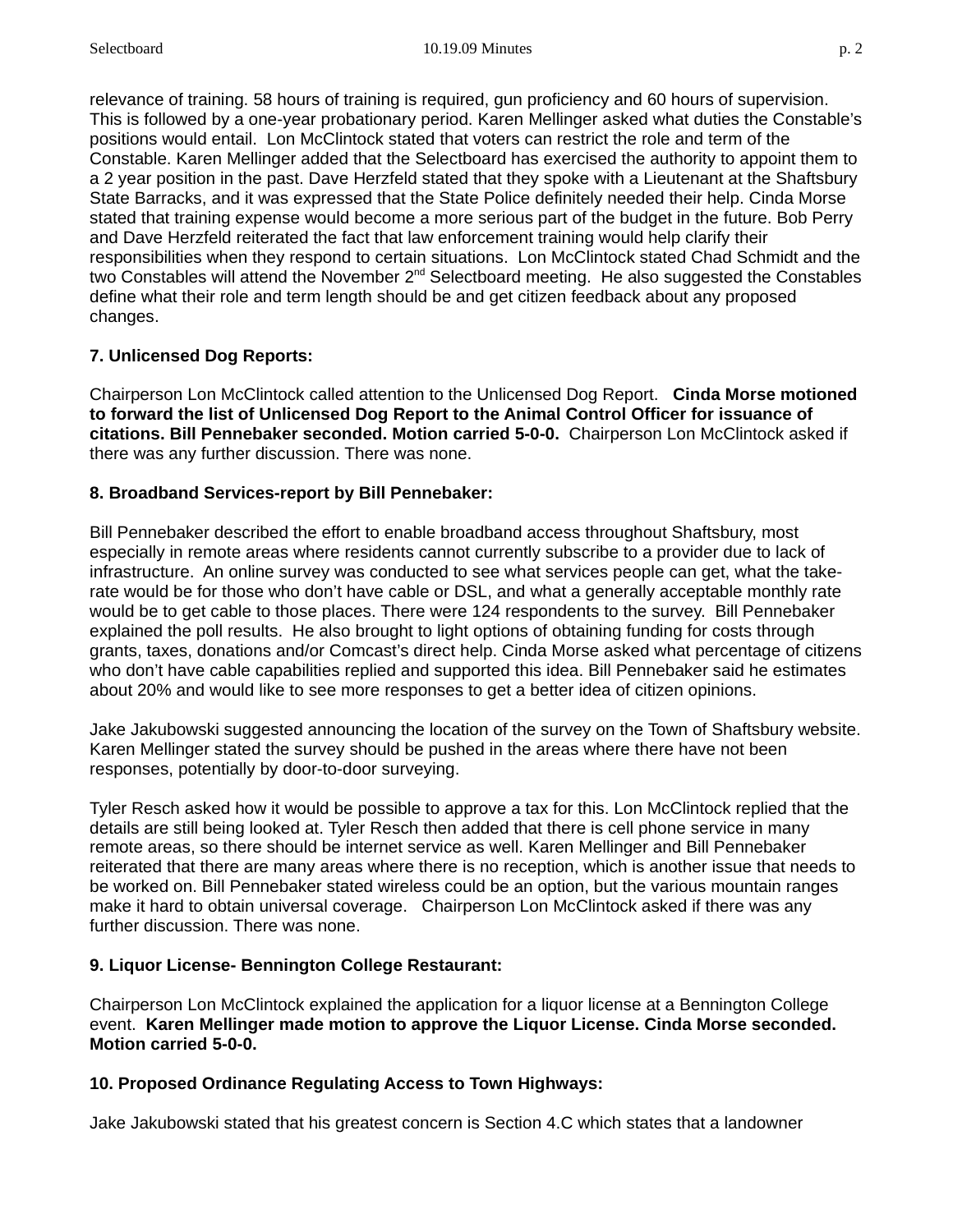performing any work in the right-of-way must have a cash deposit and insurance on the project until its completion. It was discussed by the Development Review Board and the Planning Commission before the final change was proposed to the Selectboard. Craig Bruder reiterated that this would designate individual and business liability, especially when there is a crew working on a project. Cinda Morse asked who would have the authority to enforce this provision. Bill Pennebaker said that it would be up to the Zoning Administrator and the road foreman. If an appeal occurred it would be presented to the Development Review Board. Jake Jakubowski commented that Zoning Permit applications should meet all requirements. Lon McClintock said that it should be a workable system that also clearly reflects the law. Bill Pennebaker commented that there would be no 'grandfathering' in the right-of-way.

## **11. Proposed zoning amendment re: obstructions to Town ROW's:**

There was discussion of the problems of obstructions in the right-of-ways to town highways. Craig Bruder stated that if there was something in the right of way, it could be possible to aquire a permit. The approval could be by the Zoning Administrator or as a highway permit. Craig Bruder said that would depend if the obstruction has been there and could be addressed at a later date. Cinda Morse asked if there was a definition for this. Bill Pennebaker stated there was not one and should be defined. Lon McClintock stated that the Selectboard has the legal right to remove obstructions to town right-of-ways. The obstructions could stay with a Conditional Use permit. The definition of this should also include they 'shall' rather than 'may' include the road foreman.

Cinda Morse asked what the role of the Development Review Board would be. Craig Bruder stated if the Zoning Administrator does not approve the permit, or if it is approved and someone else does not approve of it, an appeal could be brought to the Development Review Board.

## **12. FY2011 Budget Preparation Schedule FY2010 Y-T-D Reports**

Chairperson Lon McClintock stated that certain figures were still needed from the Treasurer in order to move into the new budget season. This pertains to the transition to modified accrual accounting. Karen Mellinger stated that many cuts were budgeted for this year. Craig Bruder asked about funding for the water project. Karen stated that the water main upgrades were a requirement of the State of Vermont. The project is funded by federal funds. Cinda Morse asked if the process for considering items in the budget would be the same as last year. Lon McClintock stated that it is similar, but an improvement over the past three years. Cinda Morse explained the process to Craig Bruder. She requested a process that addressed the big picture rather than specifics of individual line items. Karen Mellinger stated that there will be extra meetings that will allow department heads to explain their needs. Cinda Morse suggested a meeting with the Selectboard could be an option for everyone. Bill Pennebaker stressed that personal contact has value and this review should be done in person. Lon McClintock stated that he will put the presentations on the agenda for regular meetings. A letter was already sent out to department heads. Lon McClintock stated there is a January 4th, 2010 goal for the completion of the three-year budget. He stated that there should be a meeting with the Highway and Fire Departments.

**13. Selectboard Liaison Appointments:** Discussion will take place at the next Selectboard meeting.

# **14. Cemetery Committee Appointments and Updates:**

Cinda Morse discussed the result of the October 15<sup>th</sup>, 2009 meeting. Matters discussed included Committee procedures, responsibilities, and the role and definition of the Cemetery Superintendent.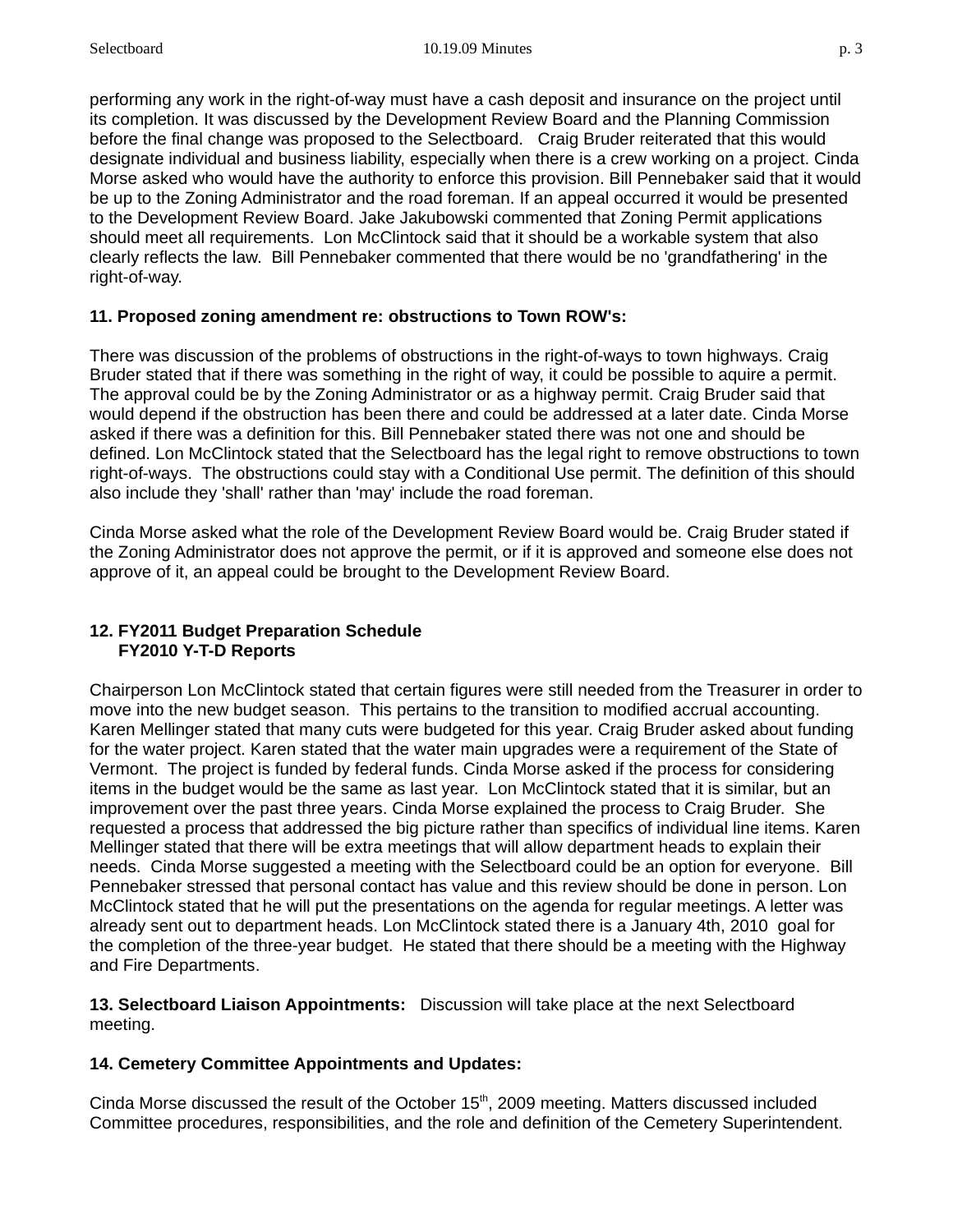This includes selling lots, keeping a map of lots and regularly recording them. Cinda Morse said the Committee recommends appointing two more people - Henri Billow and Ken Coonradt. **Cinda Morse motioned to appoint Henri Billow and Ken Coonradt to the Cemetery Committee. Bill Pennebaker seconded. Motion carried 5-0-0.**

**15. Minutes: October 5th, 2009; October 8th, 2009:**

Karen Mellinger motioned to approve the minutes of October 5<sup>th</sup>, 2009 with corrections made in **section 5. Cinda Morse seconded. Motion carried 4-0-1.**

Karen Mellinger motioned to approve the minutes of October 8<sup>th</sup>, 2009 with the correction of **the meeting starting at 5:30pm instead of 6pm. Cinda Morse seconded. Motion carried 5-0-0.**

#### **16. Warrants:**

The following warrants were presented for approval:

Transfer Warrant dated October 5, 2009 : \$136,202.80 **Cinda Morse motiioned to approve the Transfer Warrant. Karen Mellinger seconded. Motion carried 5-0-0.**

Check Warrant #12: \$137,207.34 **Cinda Morse motioned to approve Check Warrant #12. Karen Mellinger seconded. Motion carried 5-0-0.**

Check Warrant #13: \$5,500 – Getty Construction **Cinda Morse motioned to approve Check Warrant #13. Karen Mellinger seconded. Motion carried 5-0-0.**

Retirement Warrant #W13R - \$226.07

**Karen Mellinger made the motion to approve Retirement Warrant #W13R. Cinda Morse seconded. The motion carried 5-0-0.**

Payroll Warrant #15: \$7,990.39

**Karen Mellinger motioned to approve Payroll Warrant #15. Cinda Morse seconded. Motion carried 5-0-0.**

Payroll Warrant #16: \$6,883.75 **Karen Mellinger motioned to approve Payroll Warrant #16. Cinda Morse seconded. Motion carried 5-0-0.**

## **Sidewalk Project Change Order No. 6:**

Change of gradient of sidewalk: add \$2,500 to project cost for a revised Construction Contract amount of \$296,873.79. Chairman McClintock signed the change order. It will be forwarded to the State of Vermont for acceptance.

# **17. Other Business:**

## **Deer Run- Status:**

Lon McClintock stated the warranty deed prepared by Chris Denio would result in the transfer of the title and title insurance. This process was laid out in a letter to Chris Denio. The Town is waiting to